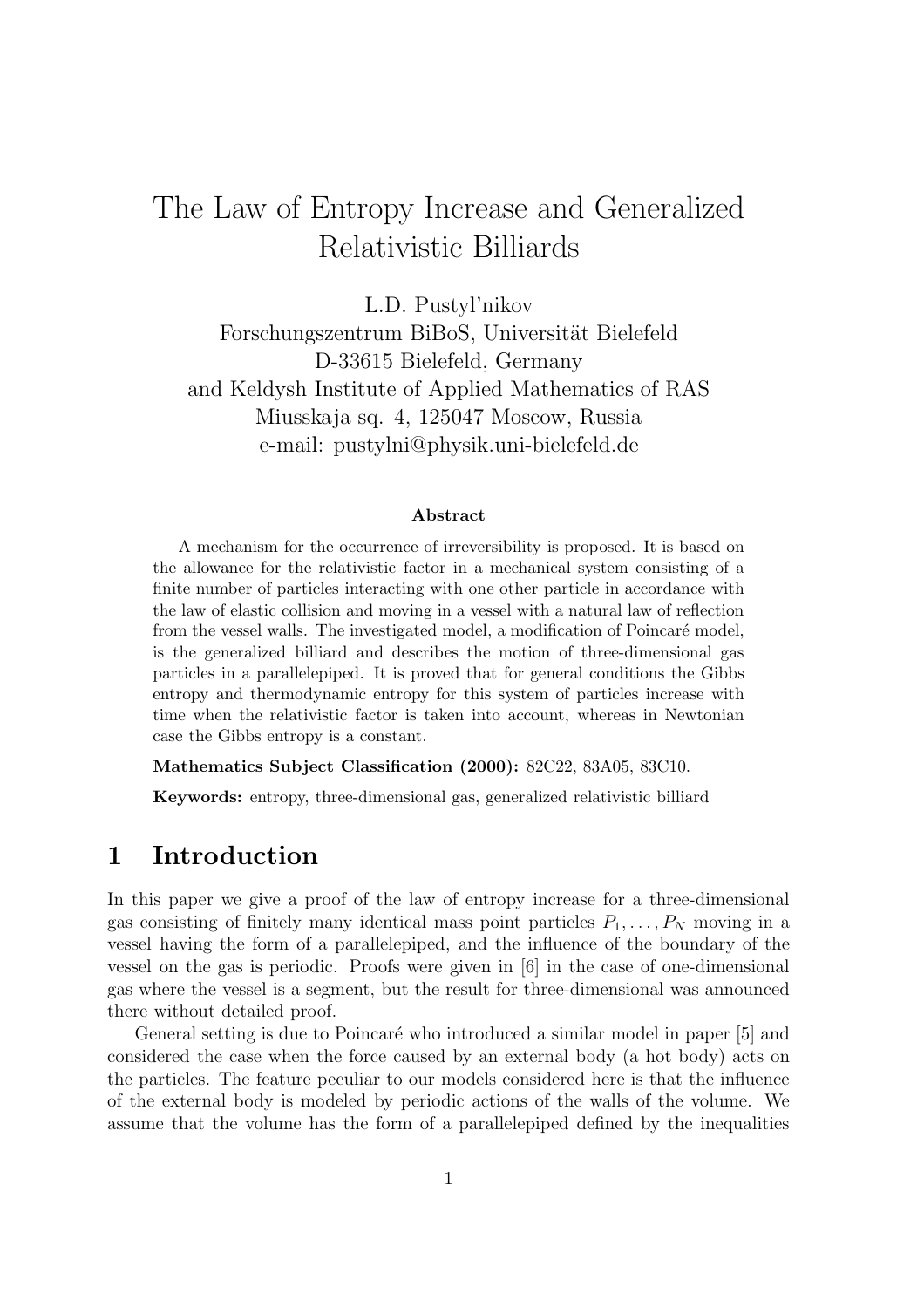$a_1 \leq q_1 \leq b_1, a_2 \leq q_2 \leq b_2, a \leq q \leq b$ , where  $q_1, q_2, q$  is the set of orthogonal coordinates, particles  $P_1, \ldots, P_N$  move in the vessel, and, on colliding with each other, interact by the law of elastic collision, and we assume that the following boundary conditions are imposed. After reflection from the parallelepiped boundaries given by the equations  $q = a$   $(q = b)$  at the time t the particle moves in the same way as if it had reflected at this time from a wall moving in the direction q by a law  $q = f_1(t)$  (by law  $q = f_2(t)$ ; after reflection from boundaries given by the equations  $q = a_1$   $(q = b_1)$ at the time  $t$  the particle moves in the same way as if it had reflected at this time from a wall moving in the direction  $q_1$  by law  $q_1 = g_1(t)$  (by law  $q_1 = g_2(t)$ ); after reflection from boundaries given by the equation  $q = a_2$   $(q = b_2)$  at the time t the particle moves in the same way as if it had reflected at this time from a wall moving in the direction  $q_2$  by law  $q_2 = h_1(t)$  (by law  $q_2 = h_2(t)$ ). We suppose that the functions  $f_1(t)$  and  $f_2(t)$  are smooth and of period 1 with respect t, the functions  $g_1(t)$ ,  $g_2(t)$ ,  $h_1(t)$ ,  $h_2(t)$  are constants and motion of particles is specified by equations of special theory of relativity.

From physical point of view functions  $f_i(t)$ ,  $g_i(t)$ ,  $h_i(t)$  ( $i = 1, 2$ ) simulate fields of small amplitudes of oscillations, caused by atoms of the vessel walls.

The system under consideration is a generalized billiards in a parallelepiped which introduced for general closed region in [7] and was studied in [1], [2] and [6] in relativistic case. The main results are the following: the Gibbs , entropy (constructed with respect to the Newtonian invariant measure) and the thermodynamic entropy (constructed with respect to the phase volume) increases as the time  $t$  increases if we take the relativistic effect into account. If one considers this system in the framework of Newtonian mechanics then the Gibbs entropy will be a constant [6]. The growth of entropy is not monotonic (this corresponds to physical presentation), but completely irreversible. These results resolve the well-known reversibility paradox, according to which, if the entropy increases then, changing signs of velocities, one obtains that the entropy should decrease, because the trajectories are preserved and the motion goes in the opposite direction. In our case such a phenomena is not possible because the general conditions for the growth of the entropy depends only on the absolute values of the velocity, and if it is bigger then some constant the entropy will increase. This is the reason why in the relativistic case the generalized billiard is irreversible and dissipative. Another proof of dissipativity of generalized relativistic billiards is given in [1] and [2]. I would like to note that as stressed in [4], to resolve reversibility paradox and to justify the second law of thermodynamics in the framework of Newtonian mechanics is not possible.

### **2 Introducing a measure on the phase space for the distribution function and entropy**

Denoting the space coordinates  $q_1, q_2, q$  of the particle  $P_s$  by  $q_1^{(s)}, q_2^{(s)}, q^{(s)}$ , and the components of the momentum vector of the particle  $P_s$  along the directions  $q_1, q_2, q$  by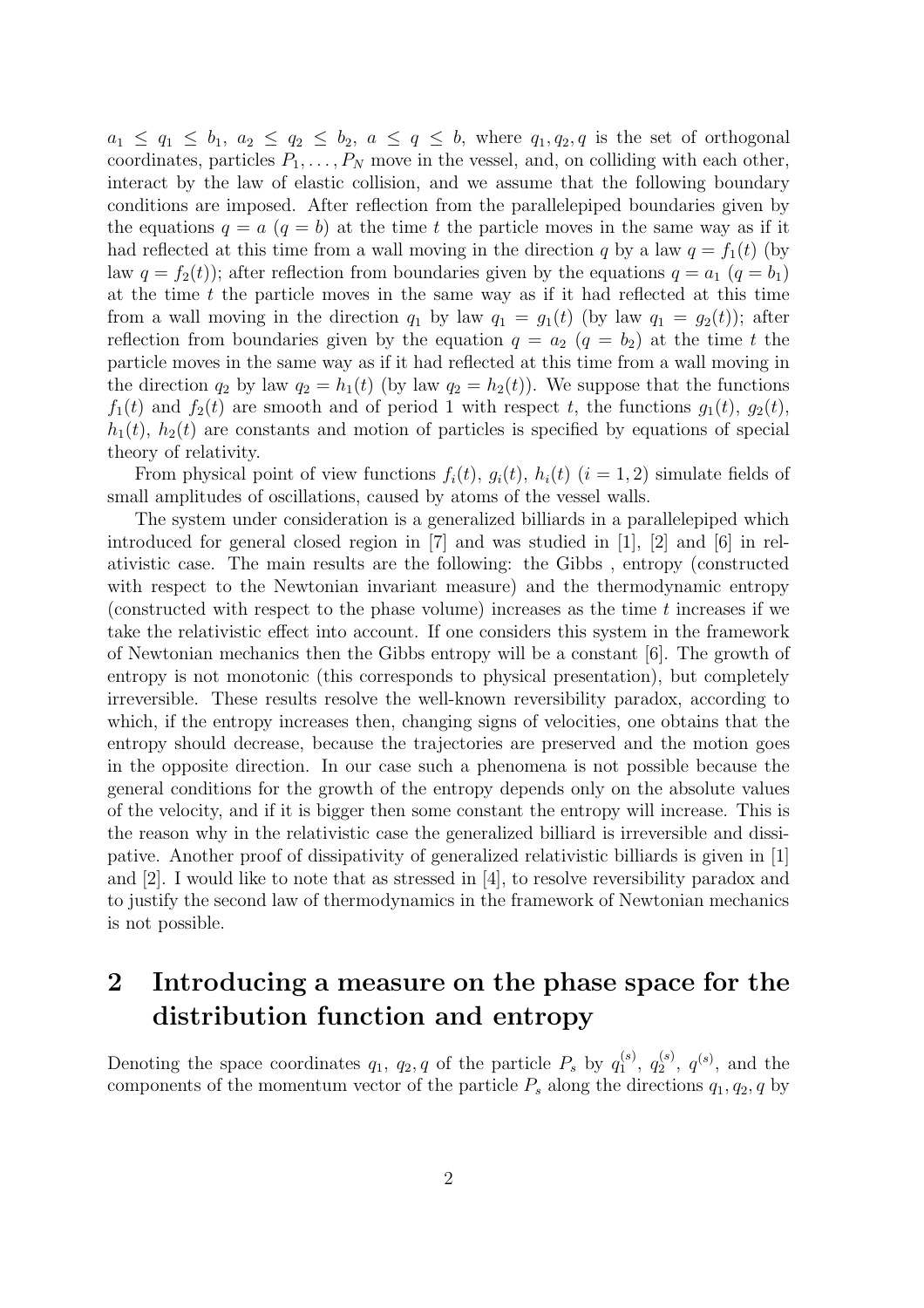$p_1^{(s)}, p_2^{(s)}, p^{(s)}$ , we introduce a statistical distribution function

$$
\rho(t) = \rho(q_1^{(1)}, q_2^{(1)}, q^{(1)}, p_1^{(1)}, p_2^{(1)}, p^{(1)}, \dots, q_1^{(N)}, q_2^{(N)}, q^{(N)}, p_1^{(N)}, p_2^{(N)}, p^{(N)}, t) \ge 0
$$

for particles  $P_1, \ldots, P_N$  at time t. Since the measure

$$
d\Gamma = \frac{d\vec{q}d\vec{p}}{|v_1^{(1)}v_2^{(1)}v_1^{(1)}\dots v_1^{(N)}v_2^{(N)}v_1^{(N)}|}
$$
(1)

is invariant with respect to classical dynamics for the gas model under consideration  $([5])$ , where

$$
d\vec{q} = dq_1^{(1)} dq_2^{(1)} dq_1^{(1)} \dots dq_1^{(N)} dq_2^{(N)} dq_2^{(N)},
$$
  
\n
$$
d\vec{p} = dp_1^{(1)} dp_2^{(1)} dp_1^{(1)} \dots dp_1^{(N)} dp_2^{(N)} dp_2^{(N)},
$$
  
\n
$$
v_1^{(s)} = v_1^{(s)}(t), \quad v_2^{(s)} = v_2^{(s)}(t), \quad v_3^{(s)} = v_2^{(s)}(t)
$$

are components of the velocity vector of the particle  $P_2$  at time t along the directions  $q_1, q_2, q$ , we see that the entropy

$$
H(t) = -\int_{K} \rho(t) \ln \rho(t) d\Gamma
$$
 (2)

plays the role of the Gibbs entropy for the model of the three-dimensional gas. Here the integration is taken over the phase space  $K$  given by the direct product

$$
K = \underbrace{\Pi \times \ldots \times \Pi}_{N} \times \underbrace{\mathbf{R}_3 \times \ldots \times \mathbf{R}_3}_{N},
$$

where

$$
\Pi = \{q_1, q_2, q : a_1 \le q_1 \le b_1, a_2 \le q_2 \le b_2, a \le q \le b\},\,
$$

and  $\mathbf{R}_3$  is the three-dimensional space. In addition, we consider the thermodynamic entropy

$$
\tilde{H}(t) = -\int_K \tilde{\rho}(t) \ln \tilde{\rho}(t) d\vec{q} d\vec{p}
$$

for the distribution function

$$
\tilde{\rho}(t) = \frac{\rho(t)}{|v_1^{(1)}v_2^{(1)}v_1^{(1)}\dots v_1^{(N)}v_2^{(N)}v_1^{(N)}|}
$$

with respect to the phase volume. The normalization condition and the definitions of  $d\Gamma$  and  $\tilde{\rho}(t)$  yield the relations

$$
\int_K \rho(t) d\Gamma = 1, \quad \int_K \tilde{\rho}(t) d\vec{q} d\vec{p} = 1, \quad \int_K \rho(t) d\vec{q} d\vec{p} < \infty,
$$

as well as the following condition, which characterizes the conservation mass law:

$$
\rho(t)d\Gamma(t) = \rho(t_0)d\Gamma(t_0), \quad t > t_0,
$$

and using the equality (2) we obtain the relation

$$
\tilde{H}(t) = H(t) + \int_K \tilde{\rho}(t) \ln |v_1^{(1)} v_2^{(1)} v^{(1)} \dots v_1^{(N)} v_2^{(N)} v^{(N)}| \, d\vec{q} \, d\vec{p} \,.
$$
 (3)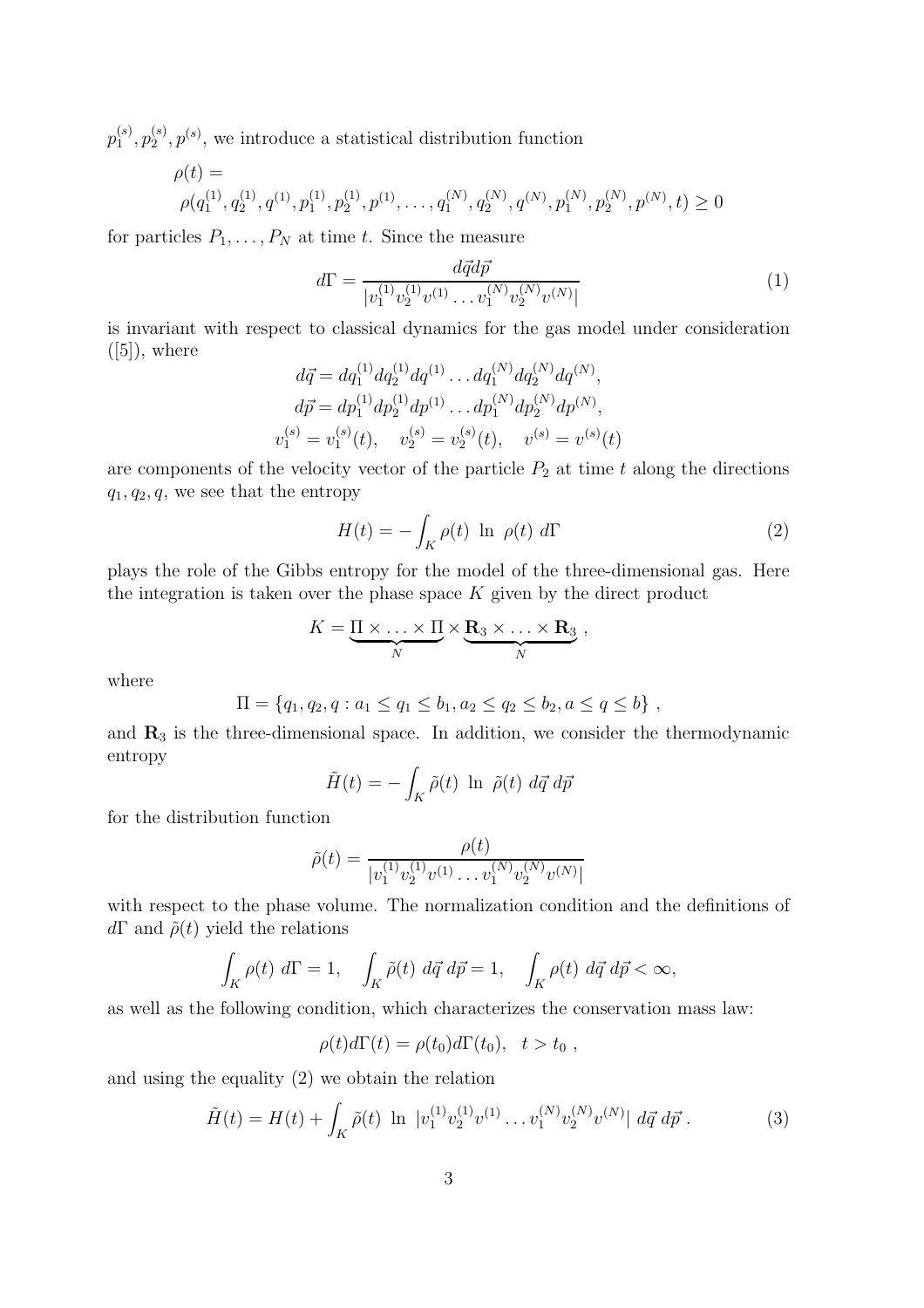## **3 Relativistic model of a three-dimensional gas and formulation of main results**

We now use the system of units in which the rest-mass of the particle is equal to 1 and the light velocity is  $c = 1$ . Then in the three-dimensional case the energy  $E^{(s)}$ , the velocity vector  $\vec{v}^{(s)}$ , and the momentum vector  $\vec{p}^{(s)}$  of the particle  $P_s$  are connected by the relations

$$
\bar{p}^{(s)} = \frac{\bar{v}^{(s)}}{\sqrt{1 - |\bar{v}^{(s)}|^2}}, \quad E^{(s)} = \frac{1}{\sqrt{1 - |\bar{v}^{(s)}|^2}} = \sqrt{|\bar{p}^{(s)}|^2 + 1}.
$$

**Theorem 1.** Suppose that the relativistic model of a three-dimensional gas satisfies the following conditions:

1) the functions  $f_i(t)$   $(i = 1, 2)$  have the period 1 with respect to t, and the functions  $g_i(t)$ ,  $h_i(t)$   $(i = 1, 2)$  do not depend on t and have the form

$$
g_1(t) \equiv a_1, \quad g_2(t) \equiv b_1, \quad h_1(t) \equiv a_2, \quad h_2(t) \equiv b_2;
$$

2) the height  $l = b - a$  is an irrational number;

3) the inequality

$$
\delta = \delta(f_1(t), f_2(t)) = \int_0^1 \ln \frac{(1 + \dot{f}_1(t))(1 - \dot{f}_2(t - l))}{(1 - \dot{f}_1(t))(1 + \dot{f}_2(t - l))} dt > 0
$$
\n(4)

is valid;

4) at the initial time  $t_0$  the statistical distribution fuction  $\rho(t_0)$  vanishes in the region

$$
|p_1^{(s)}| > p_0^{(s)}, \quad |p_2^{(s)}| > p_0^{(s)}, \quad |p^{(s)}| < p^*,
$$

where  $s = 1, \dots, N$ ;  $p_i^{(s)} = p_i^{(s)}(t_0), \quad (i = 1, 2), \quad p^{(s)} = p^{(s)}(t_0).$ 

If the constant  $p^*$  is sufficiently large for fixed constants  $p_0^{(s)}$  (s = 1, ..., N) then for any time  $t \geq t_0$  the following inequalities hold

$$
H(t) - H(t_0) > C_1^* + C_2^*(t - t_0),
$$
  
\n
$$
\widetilde{H}(t) - \widetilde{H}(t_0) > C_1^* + C_2^*(t - t_0),
$$

where  $C_2^* > 0$  and the constants  $C_1^*$  and  $C_2^*$  do not dependent of t and  $t_0$ .

**Remark 1.** As follows from [5] and [1] the physical sense of inequality (4) is the walls of the vessel are hot relative to the gas because the energy transmitted to particles in a sufficiently large time from upper and lower boundaries of the vessel is positive in the relativistic case. The inequality (4) holds if

$$
f_1(t) = f_1^*(t) = \varepsilon(Q_1 \sin(2\pi Kt) + Q_2 \sin(4\pi Kt)) + c^*,
$$
  
\n
$$
f_2(t) = f_2^*(t) \equiv b,
$$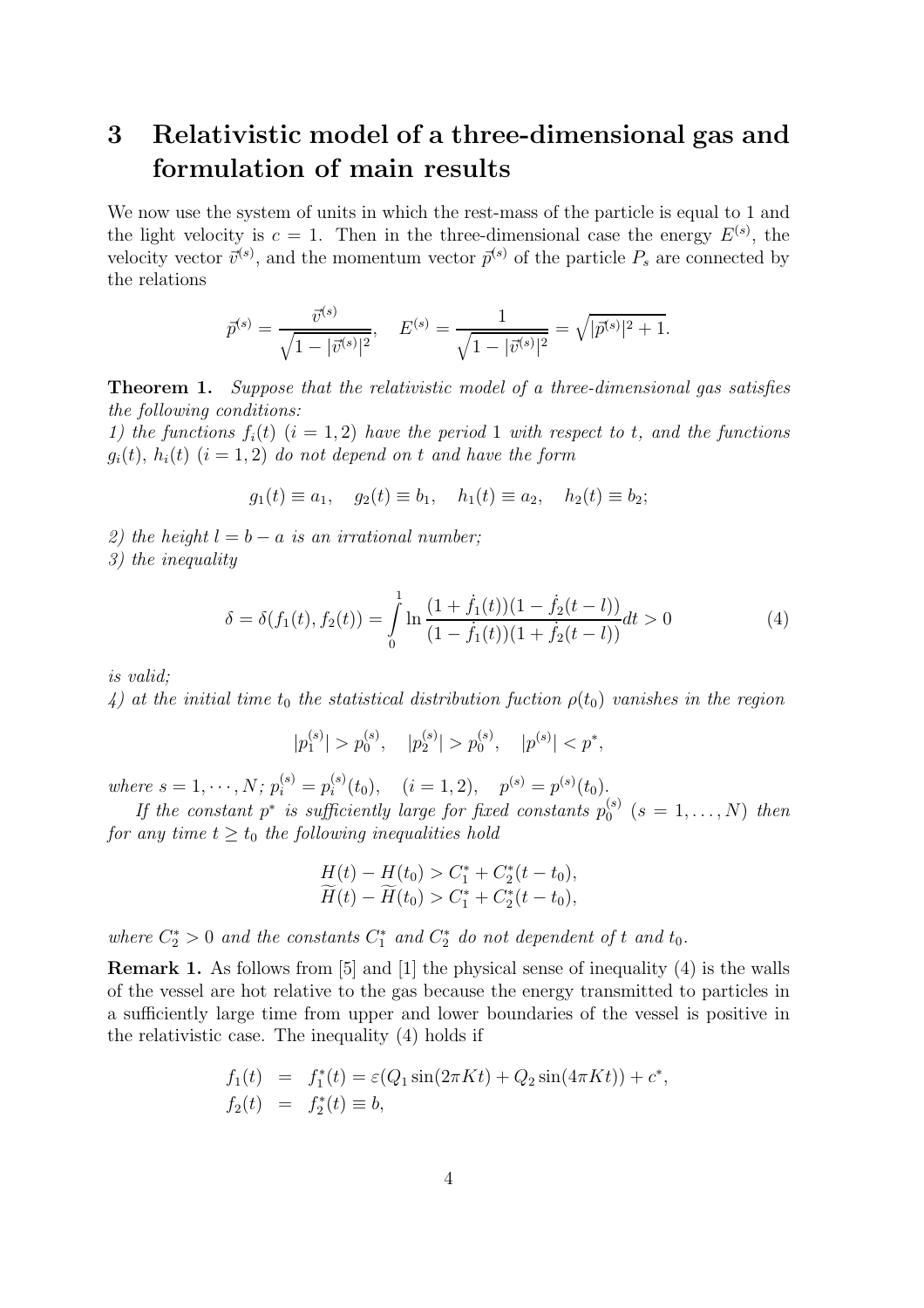where  $\frac{dc^*}{dt} \equiv 0$ ,  $KQ_2 > 0$ , K is integer,  $Q_1 \neq 0$ ,  $\varepsilon > 0$ ,  $\varepsilon$  is a small parameter, and for this case the quantity  $\delta(f_1^*(t), f_2^*(t)) = \delta^*$  introduced in the theorem 2, has the form

$$
\delta^* = 8\pi^3 K^3 Q_1^2 Q_2 \varepsilon^3 + O(\varepsilon^5) ,
$$

and  $\delta^* > 0$  for small  $\varepsilon$ .

**Remark 2.** The assertions of Theorem 1 are valid if the functions  $q_i(t)$  and  $h_i(t)$  $(i = 1, 2)$  are not constants, but modules of their derivatives are sufficiently small relative to the constant  $\delta$ .

**Remark 3.** Using arguments of the paper |1| one can change the condition 2) of Theorem 1 by the requirement according to which the number  $l$  is not equal to a rational number with denominator less than some positive constant.

The proof of Theorem 1 is given in Section 5. It use essentially auxiliary Lemmas and Theorem 2 which are formulated and proved in Section 4.

### **4 Auxiliary Lemmas and Theorem**

Let  $N = 1$ . We assume that after collision at time t with the lower boundary  $q = a$  the particle has the momentum vector  $\vec{p} = (p_1, p_2, p)$  and the velocity vector  $\vec{v} = (v_1, v_2, v)$ , and the component v of  $\vec{v}$  satisfies the inequality  $v > 0$  and is directed to the upper boundary  $q = b$ . After the first collision with the upper boundary at time  $\vec{t}$  the particle has the momentum vector  $\vec{\bar{p}} = (\bar{p}_1, \bar{p}_2, \bar{p})$  and the velocity vector  $\vec{\bar{v}} = (\bar{v}_1, \bar{v}_2, \bar{v})$ , whose component  $\bar{v}$  is directed to the lower boundary  $q = a$ . After the first collision with the lower boundary at time t' the particle has the momentum vector  $\vec{p}' = (p'_1, p'_2, p')$ . We define the transformations

$$
A: (t, p) \to (t', p'), \qquad \bar{A}: (t, p) \to (\bar{t}, -\bar{p})
$$
 (5)

depending on parameters  $p_1, p_2$ , and the transformations

$$
\hat{A} : (t, p) \to (\hat{t}, \hat{p}), \qquad \bar{\bar{A}} : (t, p) \to (\bar{\bar{t}}, \bar{\bar{p}})
$$

by the relations

$$
\bar{\bar{t}} = t + l, \qquad \bar{\bar{p}} = p \frac{1 - \dot{f}_2(\bar{t})}{1 + \dot{f}_2(\bar{t})} , \qquad (6)
$$

$$
\hat{t} = t + 2l, \qquad \hat{p} = p \frac{(1 + \dot{f}_1(\hat{t})) (1 - \dot{f}_2(\bar{t}))}{(1 - \dot{f}_1(\hat{t})) (1 + \dot{f}_2(\bar{t}))}.
$$
\n(7)

**Lemma 1.** The transformations  $\overline{A}$  and  $A$  are given by the following relations:

$$
\bar{t} = t + \frac{l\sqrt{1+|\vec{p}|^2}}{p},
$$
  
\n
$$
-\bar{p} = p\frac{1-\dot{f}_2(\bar{t})}{1+\dot{f}_2(\bar{t})} - \frac{2\dot{f}_2(\bar{t})}{1-\dot{f}_2^2(\bar{t})}\sqrt{p^2+\Delta}-p),
$$
\n(8)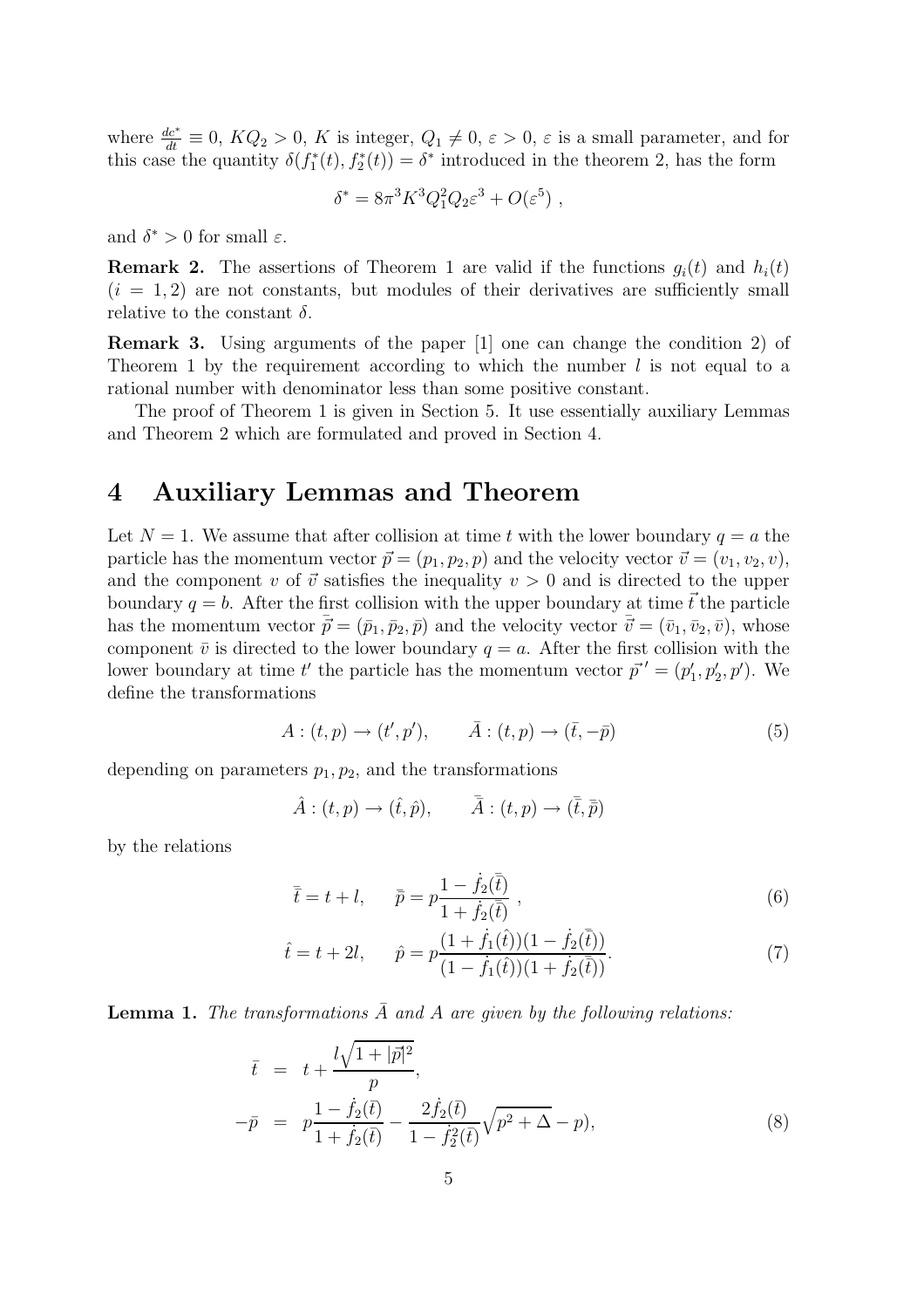$$
t' = \overline{t} + \frac{l\sqrt{1+|\vec{p}|^2}}{-\overline{p}},
$$
  
\n
$$
p' = (-\overline{p})\frac{1+\dot{f}_1(t')}{1-\dot{f}_1(t')} + \frac{2\dot{f}_1(t')}{1-\dot{f}_1(t')}(\sqrt{\overline{p}^2+\overline{\Delta}}-(-\overline{p}))
$$
\n(9)

where  $\Delta = p_1^2 + p_2^2 + 1$ ,  $\bar{\Delta} = \bar{p}_1^2 + \bar{p}_2^2 + 1$ , and the values of  $\sqrt{p^2 + \Delta}$  and  $\sqrt{\bar{p}^2 + \Delta}$  are assumed to be positive.

Proof. The equalities for  $\bar{t}$  and  $t'$  follow from the definitions of  $\bar{A}$  and A obviously.

Here we prove the equality for  $-\overline{p}$  in (8). The equality for p' in (9) is proved completely analogously. We first assume that the rest-mass of the upper wall is finite and equal to M. Then we pass to the limit in the relations as  $M \to \infty$ . By the momentum and energy of conservation law we obtain:

$$
p + PM = \overline{p} + \overline{P}M,\tag{10}
$$

$$
\sqrt{|\vec{p}|^2 + 1} + M\sqrt{P^2 + 1} = \sqrt{|\vec{p}|^2 + 1} + M\sqrt{P^2 + 1} ,\qquad (11)
$$

where  $P = \frac{V}{\sqrt{1-V^2}}$ ,  $\overline{P} = \frac{\overline{V}}{\sqrt{1-\overline{V}^2}}$ ,  $V$  is the velocity of the upper wall at the time  $\overline{t}$  before the collision with the particle,  $\overline{V}$  is the velocity of the upper wall at time  $\overline{t}$  after the collision with the particle.

Solving equation (11) we obtain:

$$
M\overline{P} = M \left\{ \left( \frac{\sqrt{1+|\vec{p}|^2} - \sqrt{1+|\vec{p}|^2}}{M} + \sqrt{1+P^2} \right)^2 - 1 \right\}^{\frac{1}{2}} = MP + \frac{\sqrt{1+P^2}}{P} (\sqrt{1+|\vec{p}|^2} - \sqrt{1+|\vec{p}|^2}) + O\left(\frac{1}{M}\right).
$$

 $\sqrt{|\vec{p}|^2+1}-\sqrt{|\vec{p}|^2+1}=f_2(\vec{t})(\overline{p}-p)$ , which implies that We substitute this equality in (10). Then in the limit as  $M \to \infty$  we have

$$
\overline{p}^2 - p^2 = \dot{f}_2(\overline{t})(\overline{p} - p)(\sqrt{|\overline{p}|^2 + 1} + \sqrt{|\overline{p}|^2 + 1}),
$$
  

$$
\overline{p} + p = \dot{f}_2(\overline{t})(\sqrt{|\overline{p}|^2 + 1} + \sqrt{|\overline{p}|^2 + 1}),
$$
 (12)

$$
- \dot{f}_2^2(\bar{t})(\bar{p} - p) = -\dot{f}_2(\bar{t})(\sqrt{|\vec{p}|^2 + 1} - \sqrt{|\vec{p}|^2 + 1}). \tag{13}
$$

Combining equalities (12) and (13), we obtain

$$
-\overline{p}(1-\dot{f}_2^2(\overline{t})) = p(1+\dot{f}_2^2(\overline{t})) - 2\dot{f}_2(\overline{t})\sqrt{|\vec{p}|^2+1}
$$
  
=  $p(1-\dot{f}_2(\overline{t}))^2 - 2\dot{f}_2(\overline{t})(\sqrt{|\vec{p}|^2+1}-p)$ ,

from which the equality for  $-\overline{p}$  in (8) follows.

Lemma 1 is proved.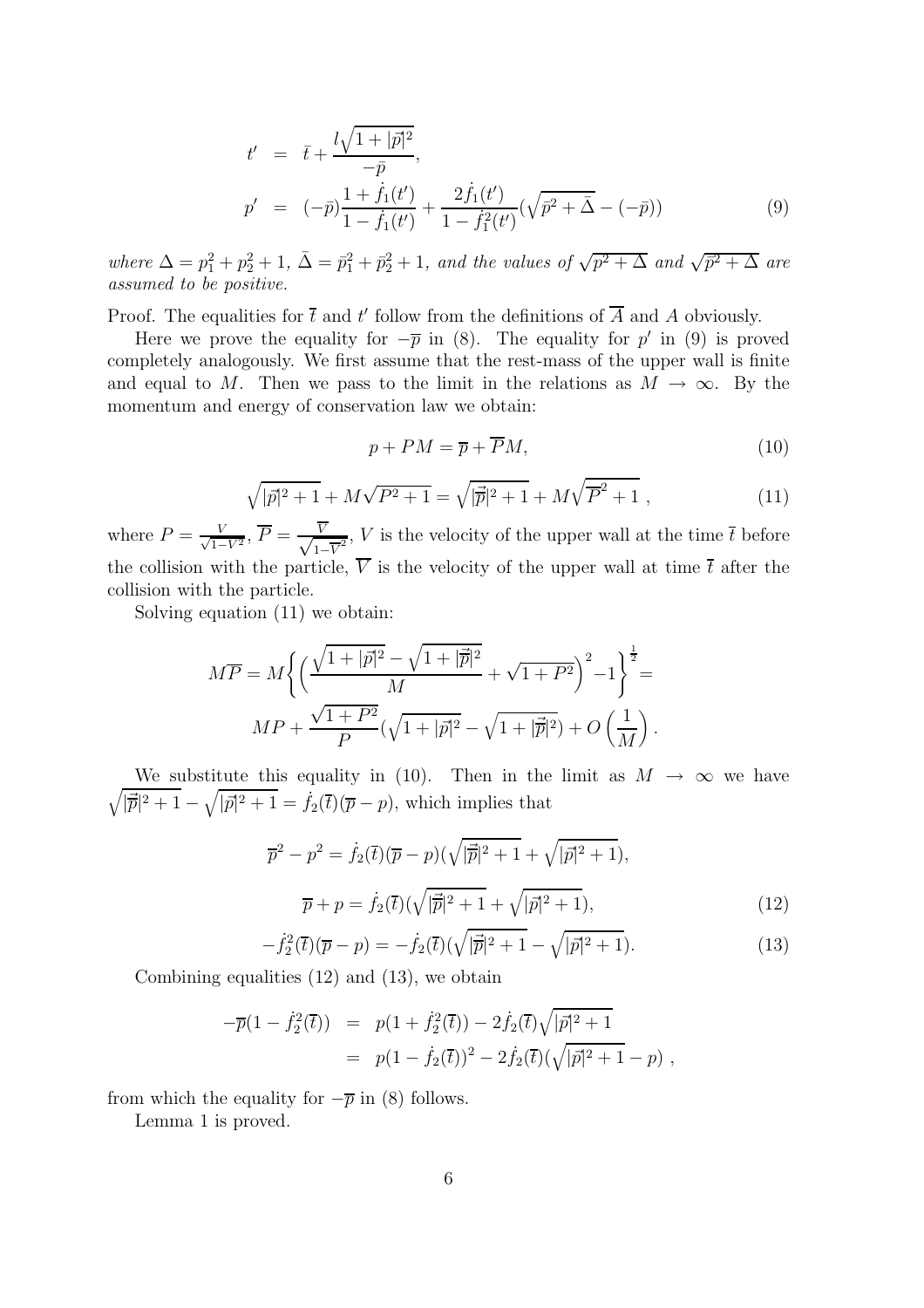**Remark 2.** From definitions of  $\widehat{A}$  and  $\overline{\overline{A}}$  and from Lemma 1 it follows that for fixed values of  $p_1$  and  $p_2$  and for large value of p the transformations A and A differ by a quantity  $O(\frac{1}{p})$  and the transformations  $\overline{A}$  and  $\overline{A}$  differ by a quantity  $O(\frac{1}{p})$ .

We now introduce the new variable  $\eta = \ln p$ , and define the transformations  $\mathcal{D}, \overline{\mathcal{D}},$  $\widehat{\mathcal{D}}$ ,  $\overline{\overline{\mathcal{D}}}$  as follows:

$$
\mathcal{D}: (t, \eta) \to (t' \mod 1, \eta'), \quad \overline{\mathcal{D}}: (t, \eta) \to (\overline{t} \mod 1, \overline{\eta}),
$$
  

$$
\widehat{\mathcal{D}}: (t, \eta) \to (\widehat{t} \mod 1, \widehat{\eta}), \quad \overline{\overline{\mathcal{D}}}: (t, \eta) \to (\overline{t} \mod 1, \overline{\overline{\eta}}),
$$

where  $\eta' = \ln p', \overline{\eta} = \ln(-\overline{p}), \hat{\eta} = \ln \widehat{p}, \overline{\overline{\eta}} = \ln \overline{\overline{p}}.$ 

**Lemma 2**. We assume that the coordinates  $p_1$ ,  $p_2$ , of the vector  $\vec{p} = (p_1, p_2, p)$  satisfy by the inequalities  $|p_i| \leq p_0$   $(i = 1, 2)$ . Then there exists a number  $\Delta_0 > 0$ , depending only on the functions  $f_1(t)$ ,  $f_2(t)$  and  $p_0$ , such that if  $p \geq e^{\Delta_0}$ , then the transformations  $\overline{A}$  and A are defined, and if  $\eta \geq \Delta_0$ , then the transformations  $\overline{\mathcal{D}}$  and  $\mathcal{D}$  are defined.

The proof of Lemma 2 follows from the equalities (6), (7), from Lemma 1 and from definitions of transformations  $\mathcal{D}, \overline{\mathcal{D}}, \overline{\mathcal{D}}, \overline{\mathcal{D}}$ .

**Lemma 3**. Let

$$
F(t) = \ln \frac{(1 + \dot{f}_1(t))(1 - \dot{f}_2(t - l))}{(1 - \dot{f}_1(t))(1 + \dot{f}_2(t - l))}
$$
(14)

and  $(\hat{t}_k, \hat{p}_k) = \hat{A}^k(t, p)$ , where  $\hat{A}^k$  is the kth power of  $\hat{A}$ . Suppose that l is irrational number and

$$
\int_{0}^{1} F(t)dt = \delta > 0.
$$
\n(15)

If  $\tilde{\delta}$  is an arbitrary number such that  $0 < \tilde{\delta} < \delta$ , then there is a natural number  $\widetilde{m} = \widetilde{m}(\delta)$  such that for all t,  $p > 0$ , and integer  $m \geq \widetilde{m}$ , the following inequalities hold:

$$
\sum_{k=1}^{m} F(\hat{t}_k) \ge m\tilde{\delta}, \quad \ln \hat{p}_m \ge \ln p + m\tilde{\delta}.
$$
 (16)

Proof. We consider the circle mapping  $B : t \to \hat{t} = t + 2l \text{ mod } 1$ . Since l is irrational, we see that the transformation  $B$  is uniformly ergodic [3], that is the ergodic theorem for a continuous function holds everywhere, and therefore, by Birknoff's ergodic theorem  $([3])$ , for any t there exists the limit

$$
I = \lim_{m \to \infty} \frac{1}{m} \sum_{k=1}^{m} F(B^k t) = \int_0^1 F(t) dt,
$$

where  $B^k$  is the kth power of B. By (15) we have  $I = \delta > 0$ , therefore

$$
\sum_{k=1}^{m} F(B^k t) = m\delta + o(m),\tag{17}
$$

where  $\lim_{m\to\infty} \frac{o(m)}{m} = 0$ , and the convergence is inform with respect to all t. Now the conclusion of Lemma 3 follows from the equalities (17), (14) and the definition  $\hat{A}$ . This completes the proof of Lemma 3.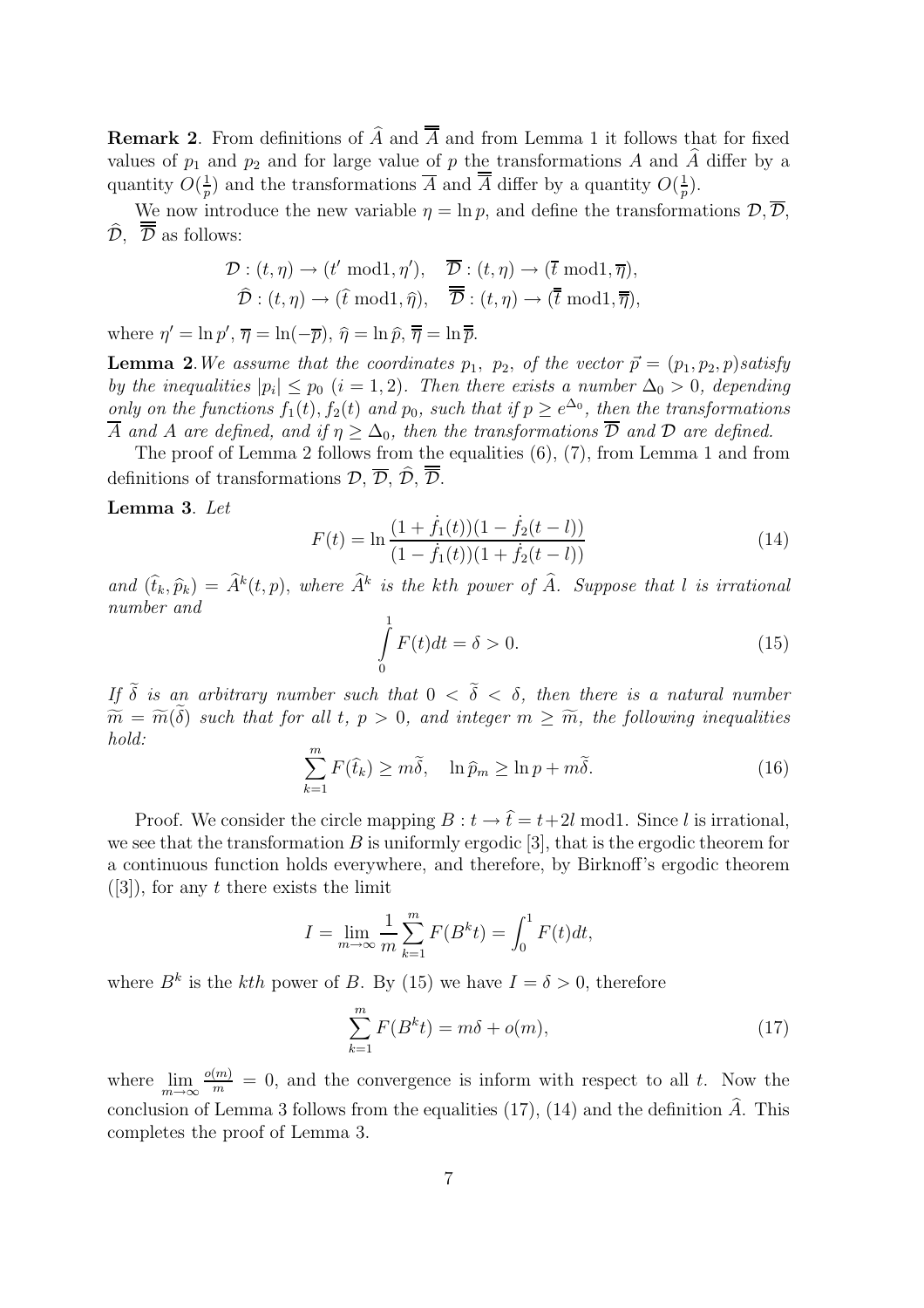**Theorem 2.** We assume that the number of particles  $N = 1$ , for this case the conditions 1), 2), 3) of Theorem 1 hold and the coordinates  $p_1, p_2$  of vector  $\vec{p} = (p_1, p_2, p)$ satisfy the inequalities  $|p_1| < p_0$ ,  $|p_2| < p_0$ . Let  $(t_*^{(m)}, p_*^{(m)}) = A^m(t,p)$  and  $(\overline{t}_*^{(m)}, \overline{p_*^{(m)}}) = \overline{A^m(t,p)}$  $\overline{A}A^{m-1}(t, p)$  ( $A^m$  is the mth power of A;  $m = 1, 2, \cdots$ ). Then for any  $\tilde{\delta} > 0$  such that  $0 < \tilde{\delta} < \delta$  there exists a number  $\tilde{p} = \tilde{p}(p_0, \tilde{\delta})$  such that if  $p \geq \tilde{p}$ , then for all t  $p_*^{(m)} \to \infty$ ,  $\overline{p}_{*}^{(m)} \rightarrow \infty$  as  $m \rightarrow \infty$ , and the following inequalities hold:

$$
p_*^{(m)} > \tilde{C}p\tilde{e}^{\tilde{\delta}m}, \quad \overline{p}_*^{(m)} > \tilde{C}p\tilde{e}^{\tilde{\delta}m},
$$

$$
\prod_{k=1}^{m} \left\{ \frac{\partial p_*^{(k)}}{\partial \overline{p}_*^{(k)}} (t_*^{(k)}, \overline{p}_*^{(k)}) \frac{\partial \overline{p}_*^{(k)}}{\partial p_*^{(k-1)}} (\overline{t}_*^{(k)}, p_*^{(k-1)}) \right\} > \tilde{C} e^{\tilde{\delta} m},\tag{18}
$$

$$
\frac{\partial \overline{p}_{*}^{(m)}}{\partial p_{*}^{(m-1)}}(t_{*}^{(m)}, p_{*}^{(m-1)})
$$
\n
$$
\prod_{k=1}^{m-1} \left\{ \frac{\partial p_{*}^{(k)}}{\partial \overline{p}_{*}^{(k)}}(t_{*}^{(k)}, \overline{p}_{*}^{(k)}) \frac{\partial \overline{p}_{*}^{(k)}}{\partial p_{*}^{(k-1)}}(\overline{t}_{*}^{(k)}, p_{*}^{(k-1)}) \right\} > \widetilde{C}e^{\widetilde{\delta}m},
$$
\n(19)

where  $p_*^{(0)} = p, \tilde{C}$  is a positive constant, independent of parameters  $t, p_1, p_2, p, m$ , the  $quantities \frac{\partial p_*^{(k)}}{\partial \overline{p}_*^{(k)}}$  $(t^{(k)}_*, \overline{p}^{(k)}_*)$ ,  $\frac{\partial \overline{p}^{(k)}_*}{\partial p^{(k-1)}_*}(\overline{t}^{(k)}_*, p^{(k-1)}_*)$  on the left-hand side of (18), (19) are the functions of  $t_*^{(k)}, \overline{p}_*^{(k)}$  and  $\overline{t}_*^{(k)}, p_*^{(k-1)}$  respecively, and the product on the left-hand side of (19) is replaced by 1 when  $m = 1$ .

Proof of Theorem 2. Let  $\Delta_0$  be the number satisfying the condition of Lemma 2. By Lemmas 2 and 1 and the definitions of A,  $\overline{A}$ ,  $\overline{A}$ ,  $\overline{A}$ ,  $\overline{D}$ ,  $\overline{D}$ ,  $\overline{D}$ ,  $\overline{D}$  it follows that if  $|p_1| \leq p_0$ ,  $|p_2| \leq p_0$ , then transformations  $\mathcal{D}, \overline{\mathcal{D}}, \overline{\mathcal{D}}, \overline{\overline{\mathcal{D}}}$  are well defined in the region  $\Gamma = \{t, \eta : 0 \le t \le 1, \eta \ge \Delta_0\}$ , and if  $(t, \eta) \in \Gamma$ , then the following estimates hold:

$$
|t'-\hat{t}| + |\bar{t}-\overline{\bar{t}}| < \frac{C_1}{p}, \quad |\eta'-\hat{\eta}| + |\overline{\eta}-\overline{\overline{\eta}}| < \frac{C_1}{p},\tag{20}
$$

$$
\left| \ln \left\{ \frac{\partial p'}{\partial (-\overline{p})} (t', -\overline{p}) \frac{\partial (-\overline{p})}{\partial p} (\overline{t}, p) \right\} - \ln \left\{ \frac{\partial \widehat{p}}{\partial \overline{p}} (\widehat{t}, \overline{p}) \frac{\partial \overline{p}}{\partial p} (\overline{t}, p) \right\} \right| < \frac{C_1}{p},\tag{21}
$$

where  $(t', \eta') = \mathcal{D}(t, \eta)$ ,  $(\overline{t}, \overline{\eta}) = \overline{\mathcal{D}}(t, \eta)$ ,  $(\overline{t}, \widehat{\eta}) = \mathcal{D}(t, \eta)$ ,  $(\overline{t}, \overline{\overline{\eta}}) = \overline{\mathcal{D}}(t, \eta)$ ,  $C_1$  is a constant independent of  $t, \eta, p_1, p_2$ , and the functions  $\frac{\partial p'}{\partial(-\overline{p})}(t', -\overline{p})$ ,  $\frac{\partial (-\overline{p})}{\partial p}(\overline{t}, p)$ ,  $\frac{\partial \widehat{p}}{\partial \overline{p}}(\widehat{t}, \overline{\overline{p}})$ ,  $\frac{\partial \overline{\overline{p}}}{\partial p}(\overline{\overline{t}},p)$  are the derivatives of the functions  $p' = p'(t', -\overline{p}), -\overline{p} = -\overline{p}(\overline{t},p), \ \hat{p} = \hat{p}(\widehat{t},\overline{\overline{p}}),$  $\overline{\overline{p}} = \overline{\overline{p}}(\overline{\overline{t}}, p)$ , which are defined by equalities (6)–(13).

By the definitions of  $\widehat{A}$ ,  $\overline{A}$  we have:  $\widehat{\eta} = \overline{\overline{\eta}} + F_1(\widehat{t}), \overline{\overline{\eta}} = \eta + F_2(\overline{t})$ , where the functions  $F_1(t) = \ln \frac{1 + \dot{f}_1(t)}{1 - \dot{f}_1(t)}$ ,  $F_2(t) = \ln \frac{1 - \dot{f}_2(t)}{1 + \dot{f}_2(t)}$  satisfy the inequalities

$$
\left|\frac{dF_1}{dt}(t)\right| < C_2, \quad \left|\frac{dF_2}{dt}(t)\right| < C_2,\tag{22}
$$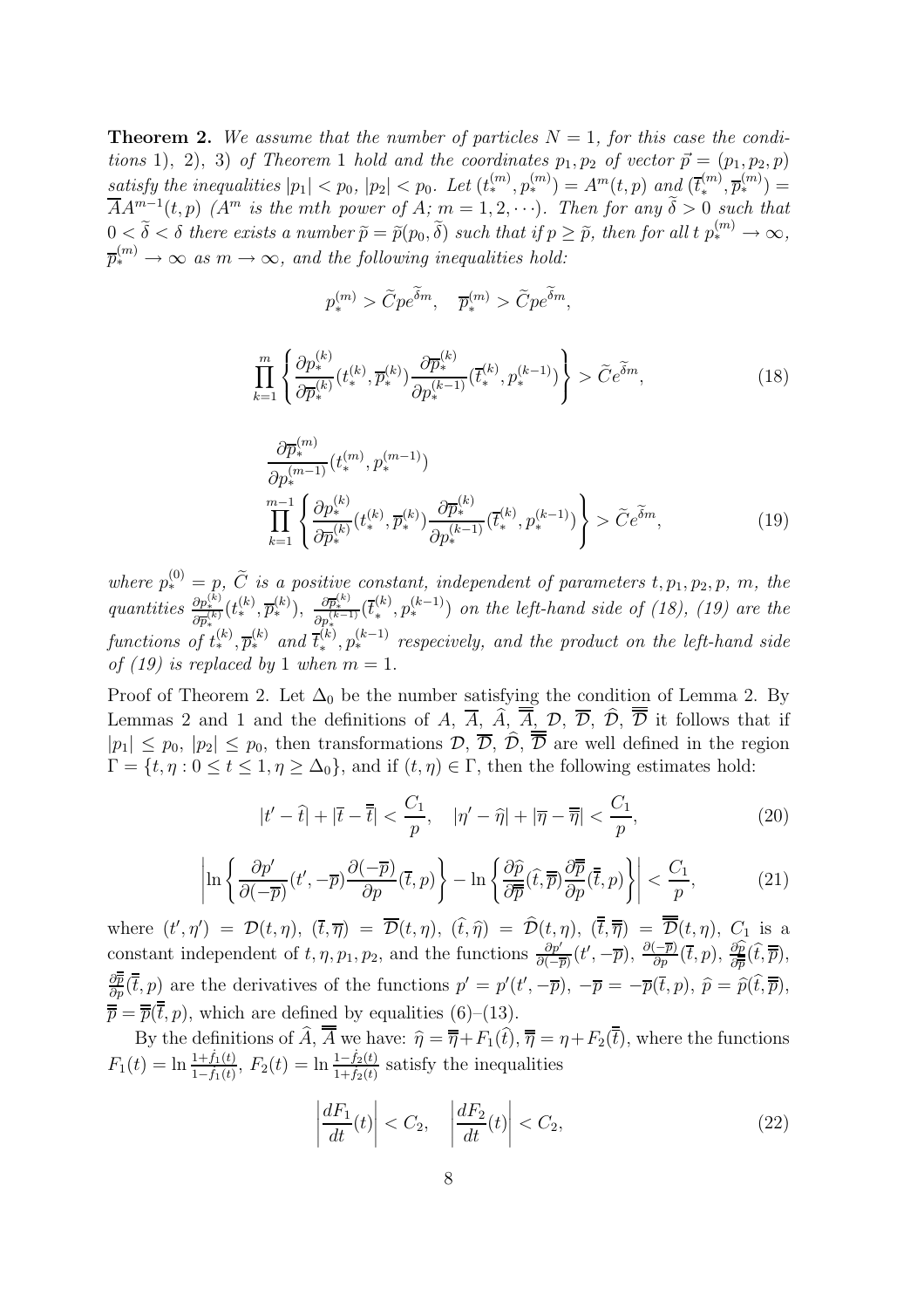and  $C_2$  is a constant independent of  $t$ .

By Lemma 3, for every  $\tilde{\delta}$  such that  $0 < \tilde{\delta} < \delta$  there exists a natural number  $\widetilde{m} = \widetilde{m}(\delta)$  such that the inequalities (16) are valid for all t,  $p > 0$  and integer  $m \geq \widetilde{m}$ . We introduce the following notations:

$$
(x_0, y_0) = \hat{A}^{\widetilde{m}}(t, p), (x_n, y_n) = A^n(x_0, y_0), (\overline{x}_n, \overline{y}_n) = \overline{A}A^{n-1}(x_0, y_0),
$$
  
\n
$$
(\widehat{x}_n, \widehat{y}_n) = \hat{A}^n(x_0, y_0), (\overline{\overline{x}}_n, \overline{\overline{y}}_n) = \overline{\overline{A}}\hat{A}^{n-1}(x_0, y_0), (t_0, \eta_0) = (x_0, \ln y_0),
$$
  
\n
$$
(t_n, \eta_n) = \mathcal{D}^n(t_0, \eta_0), (\overline{t}_n, \overline{\eta}_n) = \overline{\mathcal{D}}\mathcal{D}^{n-1}(t_0, \eta_0), (\widehat{t}_n, \widehat{\eta}_n) = \widehat{\mathcal{D}}^n(t_0, \eta_0),
$$
  
\n
$$
(\overline{\overline{t}}_n, \overline{\overline{\eta}}_n) = \overline{\mathcal{D}}\hat{\mathcal{D}}^{n-1}(t_0, \eta_0),
$$

where  $n = 1, 2, \dots$  and  $\mathcal{D}^n$  and  $\widehat{\mathcal{D}}^n$  are the *nth* powers of  $\mathcal D$  and  $\widehat{\mathcal{D}}$ , respectively.

By (20), (21) and (22) if  $|p_1| \leq p_0$ ,  $|p_2| \leq p_0$ , then the following inequalities hold for  $n = 1, 2, \cdots$ : n 1

$$
|t_n - \hat{t}_n| + |\bar{t}_n - \bar{t}_n| < C_1 \sum_{s=1}^n \frac{1}{y_{s-1}},
$$
\n
$$
|\eta_n - \hat{\eta}_n| < C_2 \sum_{s=1}^n (|t_s - \hat{t}_s| + |\bar{t}_s - \bar{t}_s|) + C_1 \sum_{s=1}^n \frac{1}{y_{s-1}},
$$
\n
$$
\left| \sum_{k=1}^n \ln \left\{ \frac{\partial y_k}{\partial \overline{y}_k} (x_k, \overline{y}_k) \frac{\partial \overline{y}_k}{\partial y_{k-1}} (\overline{x}_k, y_{k-1}) \right\} - \sum_{k=1}^n \ln \left\{ \frac{\partial \hat{y}_k}{\partial \overline{y}_k} (\hat{x}_k, \overline{\overline{y}}_k) \frac{\partial \overline{y}_k}{\partial \hat{y}_{k-1}} (\overline{x}_k, \hat{y}_{k-1}) \right\} \right|
$$
\n
$$
\leq C_2 \sum_{s=1}^n (|t_s - \hat{t}_s| + |\overline{t}_s - \overline{t}_s|) + C_1 \sum_{s=1}^n \frac{1}{y_{s-1}},
$$
\n(23)

provided that all points  $(t_k, \eta_k)$   $(k = 0, 1, \ldots, n-1)$  belong to Γ. Therefore, if we assume that for  $n = 1, 2, \ldots$ 

$$
|t_n - \hat{t}_n| + |\overline{t}_n - \overline{t}_n| < d, \quad C_1 \left| \sum_{s=0}^n \frac{1}{y_s} \right| < d \tag{24}
$$

and the constant  $d$  can be chosen arbitrarily small and independent of  $n$  for large  $p$ , then we obtain:

$$
\eta_n \geq \hat{\eta}_n - |\eta_n - \hat{\eta}_n| > \ln p + (n + \widetilde{m})(\delta - (C_2 + 1)d),
$$
\n
$$
\sum_{k=1}^n \ln \left\{ \frac{\partial y_k}{\partial \overline{y}_k} (x_k, \overline{y}_k) \frac{\partial \overline{y}_k}{\partial y_{k-1}} (\overline{x}_k, y_{k-1}) \right\}
$$
\n
$$
\geq \sum_{k=1}^n \ln \left\{ \frac{\partial \hat{y}_k}{\partial \overline{y}_k} (\hat{x}_k, \overline{y}_k) \frac{\partial \overline{y}_k}{\partial \hat{y}_{k-1}} (\overline{x}_k, \hat{y}_{k-1}) \right\} - \left| \sum_{k=1}^n \ln \left\{ \frac{\partial y_k}{\partial \overline{y}_k} (x_k, \overline{y}_k) \frac{\partial \overline{y}_k}{\partial y_{k-1}} (\overline{x}_k, y_{k-1}) \right\} - \ln \left\{ \frac{\partial \hat{y}_k}{\partial \overline{y}_k} (\hat{x}_k, \overline{\overline{y}}_k) \frac{\partial \overline{y}_k}{\partial \hat{y}_{k-1}} (\overline{x}_k, \hat{y}_{k-1}) \right\} \right|
$$
\n
$$
> (n + \widetilde{m})(\widetilde{\delta} - (C_2 + 1)d).
$$
\n(26)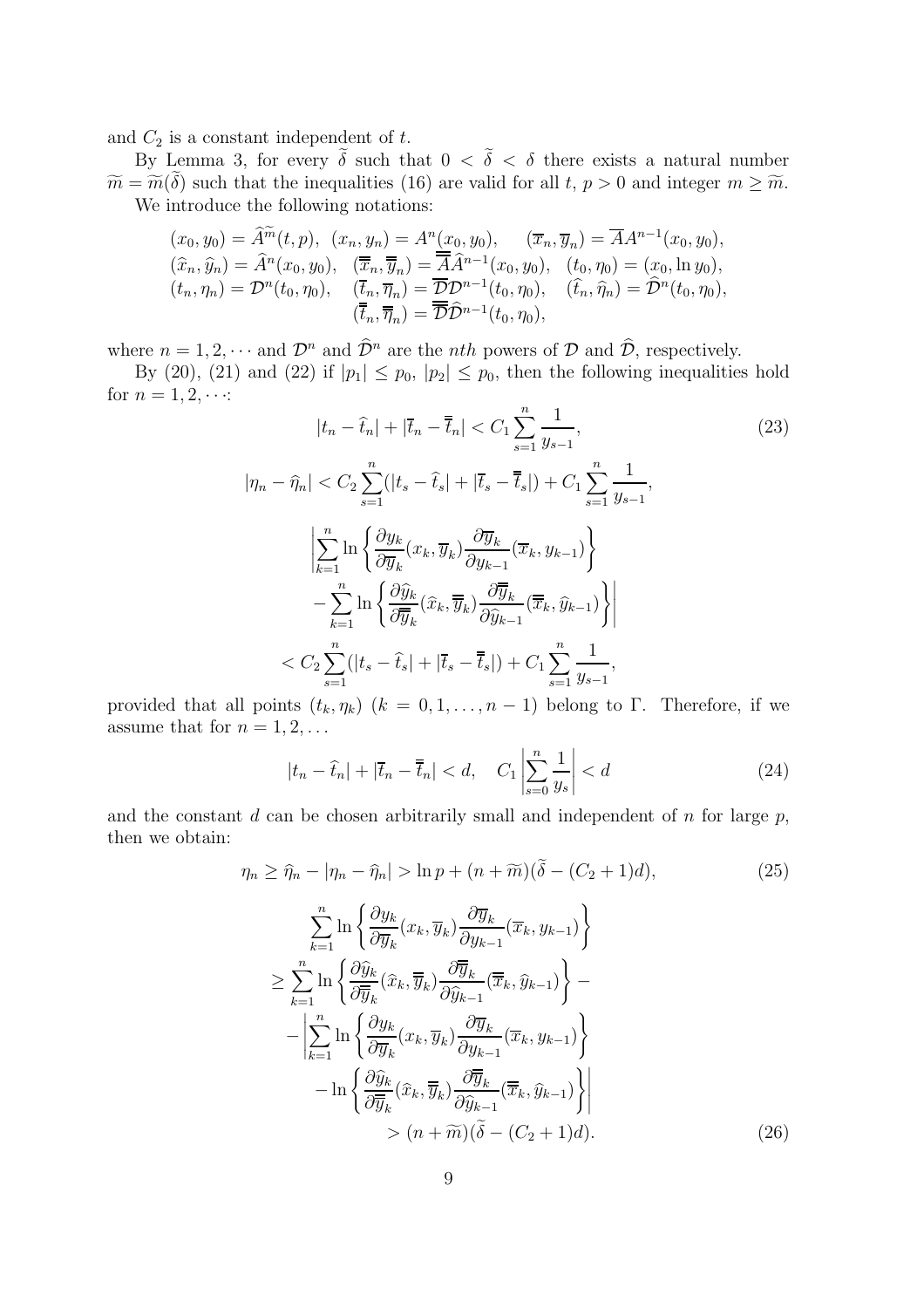However, this assumption implies inequality

$$
\left|\sum_{s=0}^{n} \frac{1}{y_s}\right| < \frac{1}{p} \sum_{s=1}^{n} \exp(-(s+\widetilde{m})(\widetilde{\delta}-(C_2+1)d))
$$
\n
$$
\left| \frac{\exp(-\widetilde{m}(\widetilde{\delta}-(C_2+1)d))}{p(1-\exp(-(\widetilde{\delta}-(C_2+1)d)))}, \right|
$$

where the right-hand side of the inequality can be made arbitrarily small by choosing sufficiently large p. Therefore from  $(23)-(26)$ , definitions of A,  $\overline{A}$  and Lemma 1 it follows that for every  $\delta$  such that  $0 < \delta < \delta$  there exist constants  $\tilde{p}$  and  $\tilde{m}$  such that the condition  $p \geq \tilde{p}$  implies that  $(t_n, \eta_n) \in \Gamma$  for all  $n = 0, 1, \dots$ , and following inequalities hold:

$$
y_n > C_3 p e^{(n+\widetilde{m})\widetilde{\delta}}, \quad \overline{y}_n > C_3 p e^{(n+\widetilde{m})\widetilde{\delta}}, \tag{27}
$$

$$
\prod_{k=1}^{n} \left\{ \frac{\partial y_k}{\partial \overline{y}_k} (x_k, \overline{y}_k) \frac{\partial \overline{y}_k}{\partial y_{k-1}} (\overline{x}_k, y_{k-1}) \right\} > C_3 p e^{(n+\widetilde{m})\widetilde{\delta}},\tag{28}
$$

$$
\frac{\partial \overline{y}_n}{\partial y_{n-1}}(\overline{x}_n, y_{n-1}) \prod_{k=1}^n \left\{ \frac{\partial y_k}{\partial \overline{y}_k}(x_k, \overline{y}_k) \frac{\partial \overline{y}_k}{\partial y_{k-1}}(\overline{x}_k, y_{k-1}) \right\} > C_3 e^{(n+\widetilde{m})\widetilde{\delta}},\tag{29}
$$

where  $C_3$  is a positive constant independent of the parameters  $t, p, n, p_1, p_2$ , and the product on the left-hand side of (29) is replased by 1 when  $n = 1$ . Introducing the notation

$$
\beta = \max_{0 \le t \le 1} \left| \frac{(1+\dot{f}_1(t))(1-\dot{f}_2(t-l))}{(1-\dot{f}_1(t))(1+\dot{f}_2(t-l))} \right|, \quad \tilde{p} = \tilde{\tilde{p}}\beta^{\tilde{m}} \text{ and } \tilde{C} = C_3 \beta^{-\tilde{m}},
$$

we see that the conclusion of Theorem 2 follows from inequalities (27)-(29). Theorem 2 is proved.

### **5 Proof of Theorem 1**

Assume that at time t the particle  $P_s$  has the coordinate vector  $\vec{q}^{(s)} = \vec{q}^{(s)}(t)$  $(q_1^{(s)}, q_2^{(s)}, q^{(s)})$ , the momentum vector  $\bar{p}^{(s)} = \bar{p}^{(s)}(t) = (p_1^{(s)}, p_2^{(s)}, p^{(s)})$ , the velocity vector  $\vec{v}^{(s)} = \vec{v}^{(s)}(t) = (v_1^{(s)}, v_2^{(s)}, v^{(s)})$  and suppose also that at time  $\tilde{t} > t$  it has the coordinate vector  $\vec{\tilde{q}}^{(s)} = \vec{\tilde{q}}^{(s)}(\tilde{t}) = (\tilde{q}_1^{(s)}, \tilde{q}_2^{(s)}, \tilde{q}_3^{(s)})$ , the momentum vector  $\vec{\tilde{p}}^{(s)} =$  $\vec{\tilde{p}}^{(s)}(\tilde{t})=(\tilde{p}_1^{(s)},\tilde{p}_2^{(s)},\tilde{p}^{(s)}),$  and the velocity vector  $\vec{\tilde{v}}$  $\begin{pmatrix} (s) \end{pmatrix} = \vec{\tilde{v}}$  $\widetilde{v}^{(s)}(\tilde{t}) = (\tilde{v}^{(s)}_1, \tilde{v}^{(s)}_2, \tilde{v}^{(s)}_3).$  We introduce differentials  $d\vec{q} = dq_1^{(1)} dq_2^{(1)} dq_1^{(1)} \cdots dq_1^{(N)} dq_2^{(N)} dq_2^{(N)}$ ,  $d\vec{p} = dp_1^{(1)} dp_2^{(1)} dp_1^{(1)} \cdots$  $dp_{1}^{(N)}\ dp_{2}^{(N)}dp_{1}^{(N)},\ d\vec{\tilde{q}}=d\tilde{q}_{1}^{(1)}d\tilde{q}_{2}^{(1)}d\tilde{\tilde{q}}^{(1)}\cdots d\tilde{q}_{1}^{(N)}d\tilde{\tilde{q}}^{(N)}_{2}d\tilde{\tilde{q}}^{(N)},\ d\vec{\tilde{p}}=d\tilde{p}_{1}^{(1)}d\tilde{p}_{2}^{(1)}d\tilde{\tilde{p}}^{(1)}\cdots d\tilde{p}_{1}^{(N)}$ 1  $d\tilde{p}_2^{(N)}d\tilde{p}^{(N)}$ , and the quantities  $\rho = \rho(q_1^{(1)}, \dots, p^{(N)}, t)$ ,  $\tilde{\rho} = \rho(\tilde{q}_1^{(1)}, \dots, \tilde{p}^{(N)}, t)$ .

Since the number of particles in the elements of the phase space  $K$  of measures

$$
d\Gamma = \frac{d\vec{q}d\vec{p}}{|v_1^{(1)}v_2^{(1)}v_1^{(1)}\cdots v_1^{(N)}v_2^{(N)}v_1^{(N)}|}
$$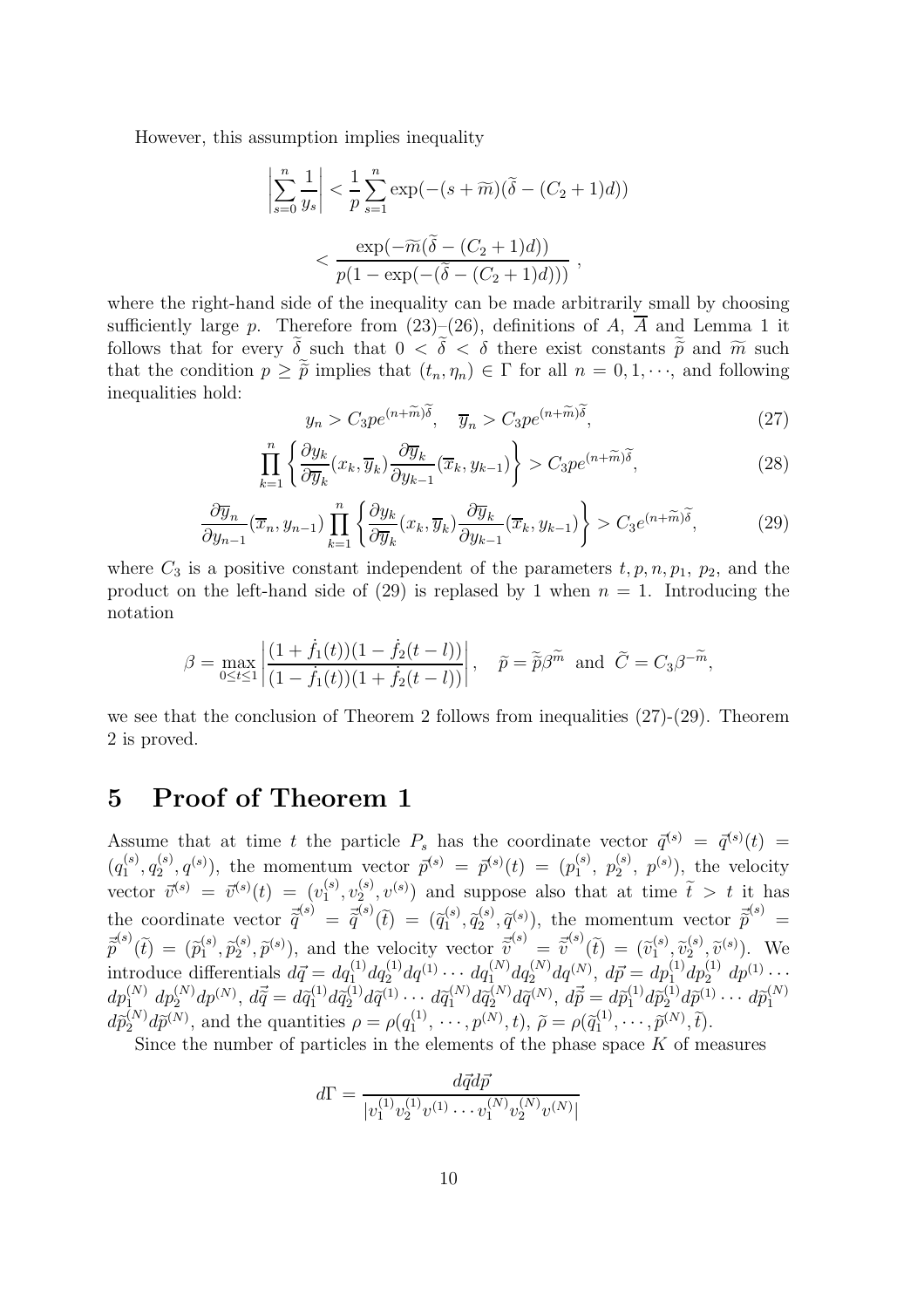and

$$
d\widetilde{\Gamma} = \frac{d\vec{\widetilde{q}}d\vec{\widetilde{p}}}{|\widetilde{v}_1^{(1)}\widetilde{v}_2^{(1)}\widetilde{v}^{(1)}\cdots\widetilde{v}_1^{(N)}\widetilde{v}_2^{(N)}\widetilde{v}^{(N)}|}
$$

is the same, we have

$$
\rho d\Gamma = \tilde{\rho} d\tilde{\Gamma}.
$$
\n(30)

Putting

$$
\tau^{(s)}(\bar{q}^{(s)},\bar{p}^{(s)},\tilde{t}^{(s)})=\frac{\mathcal{D}(\tilde{q}^{(s)}_1,\tilde{q}^{(s)}_2,\tilde{q}^{(s)},\tilde{p}^{(s)}_1,\tilde{p}^{(s)}_2,\tilde{p}^{(s)})}{\mathcal{D}(q^{(s)}_1,q^{(s)}_2,q^{(s)},p^{(s)}_1,p^{(s)}_2,p^{(s)})}\;,
$$

we obtain

$$
d\vec{q} \, d\vec{p} \, \prod_{s=1}^{N} \tau^{(s)}(\vec{q}^{(s)}, \vec{p}^{(s)}, \tilde{t}) = d\vec{\tilde{q}} d\vec{\tilde{p}}.
$$

Therefore, by (30) we have

$$
\ln \tilde{\rho} = \ln \rho + \sum_{s=1}^{n} (\ln |\tilde{v}_{1}^{(s)} \tilde{v}_{2}^{(s)} \tilde{v}^{(s)}| - \ln |v_{1}^{(s)} v_{2}^{(s)} v^{(s)}|) - \sum_{s=1}^{N} \ln |\tau^{(s)}(\vec{q}^{(s)}, \vec{p}^{(s)}, \tilde{t})|.
$$
\n(31)

We estimate the quantities  $\tau^{(s)}(\bar{q}^{(s)}, \bar{p}^{(s)}, \tilde{t}), (s = 1, \cdots, N)$ . Without loss of generality one can assume that at initial time t the particle  $P_s$  is on the boundary  $q = a$  of the vessel and the coordinate  $v^{(s)}$  of its velocity vector  $\vec{v}^{(s)}$  satisfies the inequality  $v^{(s)} > 0$ . The case  $v^{(s)} < 0$  is reduced to the case  $v^{(s)} > 0$ , if to interchange the lower and upper boundaries of the vessel. We denote the  $kth$  (after t) time t of the collision of the particle  $P_s$  with the boundary  $q = a$  by  $t_k^{(s)}$ , and the momentum vector and velocity vector of the particle  $P_s$  at time  $t_k^{(s)}$  after the collision with the boundary  $q = a$  by  $\bar{p}_{k}^{(s)} = (p_{k1}^{(s)}, p_{k2}^{(s)}, p_{k0}^{(s)})$ ,  $\bar{v}_{k}^{(s)} = (v_{k1}^{(s)}, v_{k2}^{(s)}, v_{k0}^{(s)})$ , respectively. We also denote the kth (after t) time t of particle  $P_s$  with the boundary  $q = b$  by  $\bar{t}_k^{(s)}$ , and the momentum vector and velocity vector of the particle  $P_s$  at time  $\overline{t}_k^{(s)}$  after collision with the boundary  $q = b$  by  $\vec{\overline{p}}^{(s)} = (\overline{p}_{k,1}^{(s)}, \overline{p}_{k,2}^{(s)}, \overline{p}_{k,0}^{(s)})$ , and  $\vec{\overline{v}}_k^{(s)} = (\overline{v}_{k,1}^{(s)}, \overline{v}_{k,2}^{(s)}, \overline{v}_{k0}^{(s)})$ , respectively. Two following cases are possible: (s)

1) 
$$
t_{n_s}^{(s)} \leq \tilde{t} < \bar{t}_{n_s+1}^{(s)},
$$
  
2)  $\bar{t}_{n_s}^{(s)} \leq \tilde{t} < t_{n_s}^{(s)},$ 

where  $n_s$  is an natural number. Putting  $p_{0,0}^{(s)} = p^{(s)}(t)$ , in the case 1) we have:

$$
\tau^{(s)}(\bar{q}^{(s)}\bar{p}^{(s)},\tilde{t}) = \frac{\mathcal{D}(\bar{t}_{1}^{(s)},p^{(s)})}{\mathcal{D}(q^{(s)},p^{(s)})}\prod_{k=1}^{n_{s}}\left\{\frac{\partial p_{k,0}^{(s)}}{\partial(-\bar{p}_{k,0}^{(s)})}(t_{k}^{(s)},-\bar{p}_{k,0}^{(s)})\frac{\partial(-\bar{p}_{k,0}^{(s)})}{\partial(p_{k-1,0}^{(s)})}(t_{k}^{(s)},p_{k-1,0}^{(s)})\right\} \times \frac{\mathcal{D}(\tilde{q}^{(s)},\tilde{p}^{(s)})}{\mathcal{D}(t_{n_{s}}^{(s)},\tilde{p}^{(s)})} = \frac{\tilde{v}^{(s)}}{v^{(s)}}\prod_{k=1}^{n_{s}}\left\{\frac{\partial p_{k,0}^{(s)}}{\partial(-\bar{p}_{k,0}^{(s)})}(t_{k}^{(s)},-\bar{p}_{k,0}^{(s)})\frac{\partial(-\bar{p}_{k,0}^{(s)})}{\partial(p_{k-1,0}^{(s)})}(t_{k}^{(s)},p_{k-1,0}^{(s)})\right\},\tag{32}
$$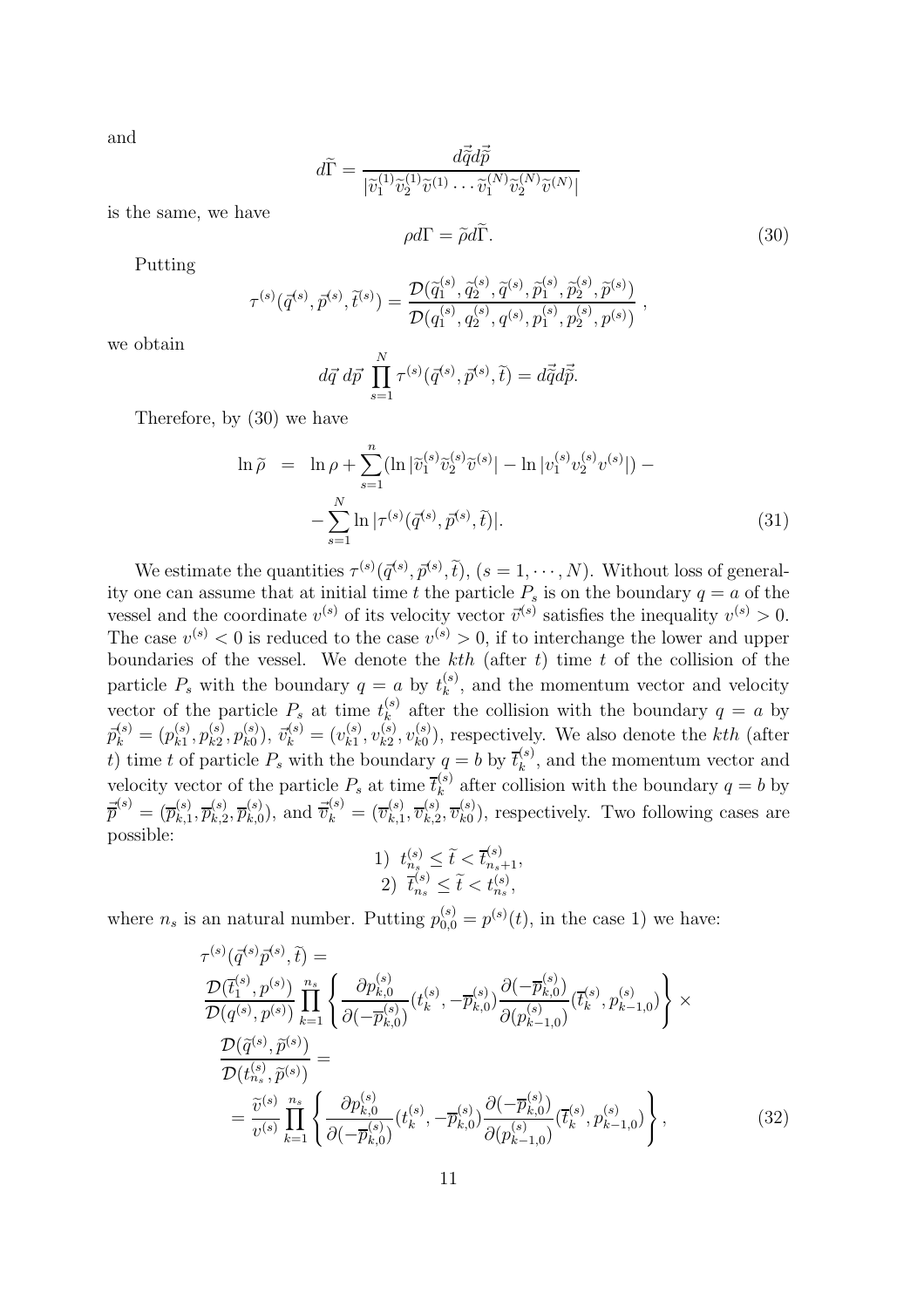and in the case 2) we have

$$
\tau^{(s)}(\bar{q}^{(s)}\bar{p}^{(s)},\tilde{t}) = \frac{|\tilde{v}^{(s)}|}{v^{(s)}} \frac{\partial(-\overline{p}_{n_s,0}^{(s)})}{\partial(p_{n_s-1,0}^{(s)})} (\overline{t}_{n_s}^{(s)}, p_{n_s-1,0}^{(s)}) \times \times \prod_{k=1}^{n_s-1} \left\{ \frac{\partial p_{k,0}^{(s)}}{\partial(-\overline{p}_{k,0}^{(s)})} (t_k^{(s)}, -\overline{p}_{k,0}^{(s)}) \frac{\partial(-\overline{p}_{k,0}^{(s)})}{\partial p_{k-1,0}^{(s)}} (\overline{t}_k^{(s)}, p_{k-1,0}^{(s)}) \right\} .
$$
\n(33)

In the case  $n_s = 1$  the product on the right-hand side is replased by 1. Applying the results of Theorem 2 to the equalities (32), (33), we see, that for every  $\tilde{\delta}$  such that  $0 < \tilde{\delta} < \delta$  (the quantity  $\delta$  is defined in (4)) there exists a constant  $\hat{p} = \hat{p}(p_0, \tilde{\delta})$  such that if  $p^{(s)}(t) \geq \hat{p}$   $(s = 1, \dots, N)$ , then

$$
\tau^{(s)}(\bar{q}^{(s)},\bar{p}^{(s)},\tilde{t})>C_{4}e^{\widetilde{\delta}n_{s}},
$$

for all  $\tilde{t} > t$  and  $s = 1, \dots, N$ , where  $C_4 > 0$  is positive constant independent of t and  $n<sub>s</sub>$ . Hence

$$
\ln \tau^{(s)}(\vec{q}^{(s)}\vec{p}^{(s)},\tilde{t}) > \tilde{C}_1 + \tilde{C}_2(\tilde{t}-t),\tag{34}
$$

where  $\tilde{C}_2 > 0$  and the constants  $\tilde{C}_1$  and  $\tilde{C}_2$  do not depend on the parameters  $t, \tilde{t}, \bar{q}^{(s)}, \bar{p}^{(s)},$ s. Using equalities  $(1), (2), (30), (31)$  we obtain:

$$
H(\tilde{t}) = -\int_{K} \frac{\tilde{\rho} \ln \tilde{\rho} d\vec{q} d\vec{p}}{\prod_{s=1}^{N} |v_{1}^{(s)}(\tilde{t})v_{2}^{(s)}(\tilde{t})v^{(s)}(\tilde{t})|} =
$$
  
\n
$$
= -\int_{K} \frac{\rho d\vec{q} d\vec{p}}{\prod_{s=1}^{N} |v_{1}^{(s)}(t)v_{2}^{(s)}(t)v^{(s)}(t)|} \times \left\{ \ln \rho + \sum_{s=1}^{N} (\ln(|\tilde{v}_{1}^{(s)}\tilde{v}_{2}^{(s)}\tilde{v}^{(s)}| - \ln|v_{1}^{(s)}v_{2}^{(s)}v^{(s)}|)) - \sum_{s=1}^{N} \ln \tau^{(s)}(\vec{q}^{(s)}, \vec{p}^{(s)}, \tilde{t}) \right\}, \qquad (35)
$$
  
\n
$$
H(t) = -\int_{K} \frac{\rho \ln \rho d\vec{q} d\vec{p}}{\prod_{s=1}^{N} |v_{1}^{(s)}(t)v_{2}^{(s)}(t)v^{(s)}(t)|}.
$$

Now, applying estimate (34) to equality (35), and Theorem 2 to equality (3) we obtain the assertion of Theorem 1.

Theorem 1 is proved.

### **References**

- [1] 1. Deryabin, M.V., Pustyl'nikov, L.D.: On Generalized Relativistic Billiards in External Force Fields, Letters in Math. Physics, 63 (2003), 195–207.
- [2] Deryabin, M.V., Pustyl'nikov, L.D.: Generalized Relativistic Billiards, Regular and Chaotic Dynamics, 8 (3) (2003), 283–296.